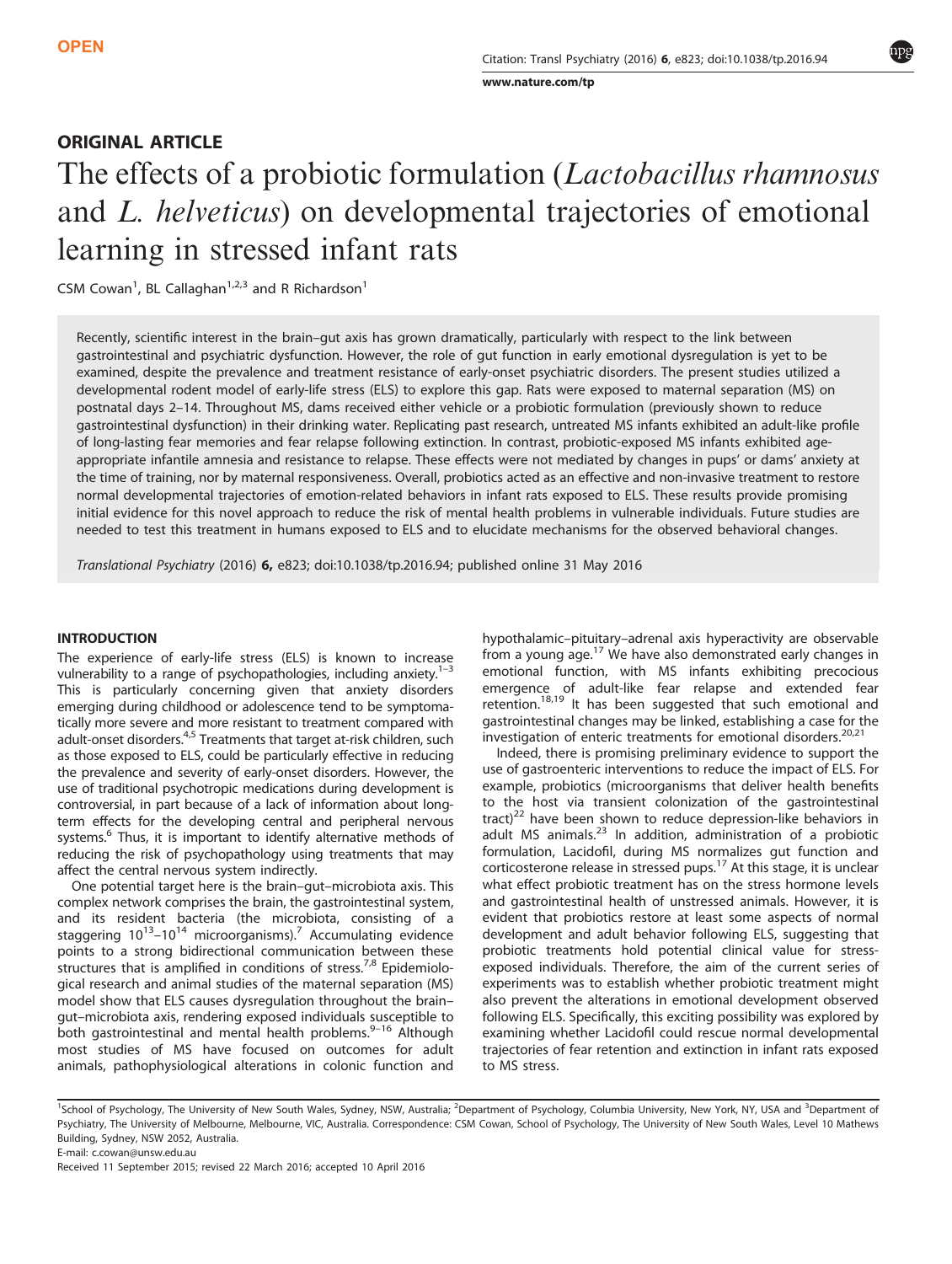#### MATERIALS AND METHODS

#### **Subjects**

Experimentally naive Sprague–Dawley-derived rats were bred and housed in the School of Psychology at The University of New South Wales. Rats were housed with their dam and littermates (culled to eight pups per litter) and maintained on a 12-h light/dark cycle (lights on at 0700 hours) with food and water available ad libitum. The day of birth was designated postnatal day (P)0. Only male pups were used, with the exception of Experiments 3b and 4 where dams were tested. Animals were randomly allocated to groups with no more than one rat from each litter per experimental group. Group sizes for behavioral experiments were determined based on previous experiments conducted with infants and adults in our laboratory, as well as animal availability (see figure captions for exact group sizes). All data collected for this series of experiments have been reported in the present paper. All animals were treated in accordance with The Australian Code of Practice for the Care and Use of Animals for Scientific Purposes 7th Edition (2004), and the Animal Care and Ethics Committee at The University of New South Wales approved all procedures.

#### Apparatus

In Experiment 1, a set of two identical rectangular chambers (13.5 cm  $long \times 9$  cm wide  $\times 9$  cm high) was used. The front and rear walls and ceiling were clear Plexiglas, whereas the floor and side walls consisted of stainless steel rods spaced 1 cm apart. The floor was connected to a custom-built constant-current shock generator, and two high-frequency speakers were fitted on either side of the chamber. In Experiment 2, a second set of rectangular chambers (Context B) was also used that was distinct from the chambers described above (Context A) in both size and visual characteristics. The chambers in Context B were larger (30 cm  $long \times 30$  cm wide  $\times 23$  cm high), and all four walls and the ceiling were clear Plexiglas, with only the floor being constructed of stainless steel rods. Two side walls were covered with vertical black and white stripes (5 cm wide), and two high-frequency speakers were mounted on the ceiling. All experimental chambers were individually housed in sound-attenuating wood cabinets fitted with a white light-emitting diode (LED), an infrared LED and an infrared camera. The infrared LED provided the sole source of illumination in Context A, whereas both white and infrared LEDs were used in Context B. Ventilation fans in each cabinet produced a constant lowlevel (50 dB) background noise. Chambers were wiped clean with tap water following each experimental session.

The wood elevated-plus maze (EPM) used in Experiment 3 consisted of two open arms (10 cm wide  $\times$  50 cm long with a 1-cm raised edge) and two enclosed arms (10 cm wide × 50 cm long with 39-cm high walls) extending from a central platform (10 cm  $\times$  10 cm). The entire apparatus was raised 51 cm above the floor and a video camera was mounted above the maze. The EPM was wiped clean before and after experimental sessions with tap water (during testing of infants) or ethanol (during testing of dams).

#### Maternal separation

On P2–14, all pups from a given litter were placed together in an incubator, separate from the dam, for 3 h per day, commencing between 0800 and 1200 hours. The ambient temperature was maintained at  $\sim$  27 °C with a heat pad. Three centimeters of bedding were provided so that pups could behaviorally thermoregulate as needed.

#### Probiotic treatment

A commercially available probiotic formulation, Lacidofil, was provided by Lallemand Health Solutions (Montreal, QC, Canada). Lacidofil comprises live Lactobacillus rhamnosus strain R0011 and L. helveticus strain R0052 in the ratio 95:5. This particular formulation has been used in a number of published studies (for review, see Foster et  $al$ .)<sup>[24](#page-6-0)</sup> and was chosen based on previous findings that it normalizes corticosterone levels in MS infants.<sup>1</sup> Powdered Lacidofil was rehydrated in distilled water at a concentration of  $10<sup>9</sup>$  colony-forming units per milliliter, a dosage based on previous studies using the same probiotic preparation, $25$  and provided in dams' drinking water from P2 to P14. Distilled water was provided in the vehicle condition. All drinking solutions were changed every second day to ensure bacteria viability.

SYBR Green-based quantitative polymerase chain reaction (qPCR) was used to confirm the presence of L. rhamnosus R0011 in pups' stomach milk (Experiment 5). Stomach-milk extraction was performed based on the procedure described by Fellows and Rasmussen.[26](#page-6-0) DNA was extracted using a milk bacterial DNA isolation kit (Norgen Biotek, Thorold, ON, Canada). qPCR was conducted using primers described by Gareau et  $al$ .<sup>[17](#page-6-0)</sup> and obtained from Thermo Fisher Scientific (Waltham, MA, USA). A melt curve analysis verified the reaction specificity. See Supplementary Methods for further details.

#### Behavioral procedures

During conditioning in Experiments 1 and 2, rats were placed in Context A where, after a 2-min adaptation period, six pairings of a white noise conditioned stimulus (CS; 8 dB above background, 10 s duration) and a shock unconditioned stimulus (US; 0.6 mA, 1 s) were presented. The US was administered in the final second of the CS, and the intertrial interval ranged from 85 s to 135 s, with a mean of 110 s. Rats were returned to their home cages 30–60 s after the final CS–US pairing.

In Experiment 2, rats were given extinction training the day after conditioning. Extinction was conducted in Context B and consisted of a 2 min adaptation (baseline) period followed by 30 non-reinforced presentations of the 10-s CS with a 10-s intertrial interval. Rats were returned to their home cages 30–60 s after the final CS presentation. Freezing was scored using a time-sampling procedure, whereby each rat was scored as freezing or not freezing every 3 s during the baseline period and each presentation of the CS. For analysis, data from the 30 extinction trials were collapsed into five blocks of six trials each.

During test for Experiments 1 and 2, levels of freezing were recorded throughout a 1-min adaptation period (baseline) and a 2-min presentation of the CS.

In Experiment 3, the EPM was used as a measure of anxiety. On P17, either the infants or dams were placed in the center of the EPM facing a closed arm. Animals were considered to have entered an arm when the two front paws and the head were on the arm. The latency to enter an open arm, number of entries into open and closed arms, and time spent in open and closed arms were recorded for 5 min, after which animals were returned to the home cage.

For Experiment 4, maternal behavior was assessed using a pup-retrieval test conducted on P6, when pups are still relatively immobile. Dams were removed from the home cage for 7 min, during which time pups were removed from the nest and placed on the opposite side of the home cage (24.5 cm wide  $\times$  37 cm long). On reunion, dams were placed back in the home cage on the opposite side to pups. The time taken to retrieve pups to the nest was observed and recorded from an adjacent room via a video camera positioned above the cage. Dams that did not retrieve all pups to the nest within a 10-min period were scored at the maximum value (600 s); the same statistical results were obtained if these litters were excluded from the final analysis.

#### Exclusions and statistics

As high levels of baseline freezing make it difficult to detect CS-elicited freezing, any rat that exhibited  $>60\%$  baseline freezing was excluded from the final analysis. This resulted in two exclusions (one rat from Group Vehicle—7 days in Experiment 1 and one rat from Group Probiotic— Different in Experiment 2). In addition, one rat was excluded from Group Probiotic—Different in Experiment 2 as it was a statistical outlier (3.7 s.d. from the mean). Due to significant differences in baseline freezing between groups (Supplementary Table S1), data are presented and analyzed as difference scores (percent freezing during the CS minus percent freezing during baseline). The same pattern of results was obtained if the data were analyzed by analysis of variance (ANOVA) with the raw data (ignoring baseline scores) or by analysis of covariance with baseline freezing as a covariate. Using Levene's test of equality of variances, variance was found to be similar for all reported comparisons (see also s.e.m. values in relevant figures). Two-tailed tests were used throughout, with values of  $P < 0.05$  considered statistically significant. Where the assumption of sphericity was violated, the Greenhouse Geisser procedure was used but nominal df are reported. Where the assumption of normality was violated, non-parametric tests were conducted; in all cases the same statistical results were obtained, so the ANOVA statistics are presented for consistency. A random sample (30%) of the test data was cross-scored by a second observer unaware of subjects' experimental condition, with high inter-rater reliability across all experiments  $(rs = 0.97 - 1.00)$ .

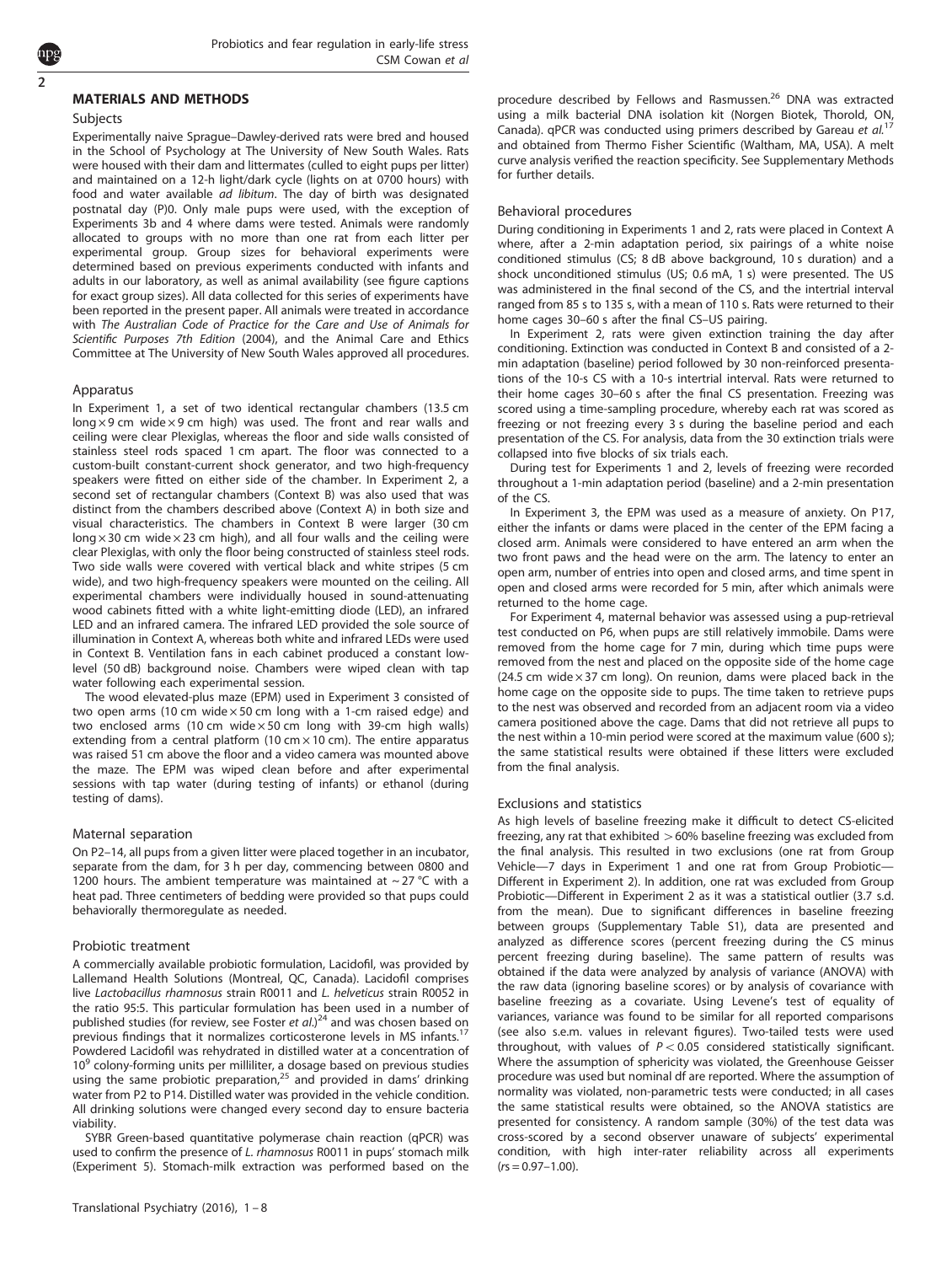#### RESULTS

#### Dam fluid intake

Fluid consumption was monitored daily throughout treatment (Supplementary Figure S2). Intake increased with pups' age for both treatment types. Probiotic-treated dams consumed more than vehicle-treated dams, although only in the first few days of treatment (see Supplementary Results for statistical analysis).

#### Animal weights

Dams and pups were weighed daily throughout MS (Supplementary Figure S3). Pups gained weight across development, whereas dams lost weight (see Supplementary Results for analysis). There were no significant differences in weight between treatment groups, indicating that caloric intake was similar despite the initial difference in fluid intake. In other words, any potential change in nutritional intake in the probiotic-exposed animals was not reflected in a macro measure of energy intake (that is, weight gain).

Experiment 1: Effect of probiotics on infantile amnesia in MS infants

Previous work from our laboratory has shown that ELS results in a precocious transition to an adult-like memory system.<sup>[19,27](#page-6-0)</sup> Infantile amnesia is a well-established phenomenon, whereby standard-reared (SR) infants exhibit rapid forgetting of learned fear.<sup>[28,29](#page-6-0)</sup> However, MS infants retain and express fearful associations for extended periods of time.<sup>[19](#page-6-0)</sup> In Experiment 1, we tested the hypothesis that a probiotic treatment shown to reduce the hormonal and gastrointestinal impact of MS<sup>17</sup> would also reverse the impact of MS on infant fear retention.

A  $2 \times 2$  between-subjects design was employed, with the factors referring to treatment (probiotic or vehicle) and test interval (1 or 7 days). MS infants were conditioned on P17 and tested either 1 or 7 days later.

Test results are presented in Figure 1. The effect of treatment was nonsignificant  $(F_{1,46} = 2.23, P = 0.142)$ , but there was a significant effect of test interval  $(F<sub>1,46</sub> = 5.18, P = 0.028)$  and a significant Treatment  $\times$  Test Interval interaction ( $F_{1,46} = 4.55$ ,  $P = 0.038$ ). Follow-up comparisons revealed that probioticexposed rats exhibited significantly less freezing (that is, forgetting) at the 7-day test compared with the 1-day test  $(t_{21} = 3.46$ (95% confidence of interval (CI), 12.64-50.69),  $P = 0.002$ ). However, the effect of test interval was nonsignificant for vehicle-exposed MS rats ( $t_{25}$  = 0.10 (95% CI, - 20.97 to 23.04), P = 0.924).

The results of Experiment 1 replicate our previous finding that MS infants retain fear memories across extended intervals.<sup>[19](#page-6-0)</sup> More



Figure 1. Mean  $(\pm$  s.e.m.) CS-elicited freezing at the retention test for vehicle- and probiotic-exposed maternally separated (MS) infant rats. Vehicle-exposed MS rats exhibited excellent retention at both 1 day  $(n=14)$  and 7 days  $(n=13)$ . Probiotic-exposed MS rats exhibited good retention at the 1-day interval  $(n=13)$ , but ageappropriate forgetting (that is, infantile amnesia) after 7 days  $(n=10)$ . \*P < 0.05. CS, conditioned stimulus.



importantly, treating dams with probiotics restored ageappropriate infantile amnesia in MS pups. This result cannot be attributed to a reduction in initial learning as both groups demonstrated equivalent levels of freezing to the CS after 1 day. Rather, probiotic treatment returned the stressed infants to the expected phenotype of forgetting observed in unstressed infant rats.

Experiment 2: Effect of probiotics on fear relapse in MS infants

In Experiment 1 we demonstrated that probiotic treatment prevents the precocious transition to adult-like fear retention in stressed infants. ELS also accelerates the transition from a relapseresistant extinction phenotype to an adult-like phenotype of fear relapse. That is, a number of reports demonstrate that SR infant rodents do not exhibit renewal, reinstatement or spontaneous recovery of extinguished fear.<sup>[30](#page-6-0)</sup> However, infants exposed to ELS exhibit relapse (at least renewal and reinstatement) following extinction.[18,27](#page-6-0) Experiment 2 was designed to test whether probiotic treatment would prevent the precocious emergence of relapse-prone extinction in MS infant rats (just as it prevented the precocious transition to adult-like fear retention in Experiment 1).

The design was a  $2 \times 2$  factorial, with the factors referring to treatment and test context. P17 rats were conditioned on Day 1, extinguished on Day 2 and tested on Day 3 in either the same context as extinction or a different context.

Extinction. The effects of subsequent test context and related interactions were nonsignificant (largest  $F_{1,47} = 1.60$ ,  $P = 0.212$ ); therefore, extinction data were collapsed across test context. As expected, freezing decreased across extinction blocks  $(F_{4,188} = 29.11, P < 0.001$ ; [Figure 2a\)](#page-3-0). The effect of treatment and related interactions were nonsignificant ( $Fs < 1$ ). In other words, treatment did not affect levels of conditioned fear or the rate of extinction.

Test. Whereas the effect of treatment was nonsignificant ( $F < 1$ ), there was a significant effect of test context ( $F_{1,47} = 9.30$ ,  $P = 0.004$ ) and a significant Treatment × Context interaction  $(F_{1,47} = 4.82)$ ,  $P = 0.033$ ; [Figure 2b](#page-3-0)). Follow-up comparisons revealed that vehicle-exposed MS rats exhibited significantly higher levels of freezing in the different context than in the same context (that is, renewal;  $t_{20} = 4.03$  (95% CI, 18.35–57.70),  $P = 0.001$ ). However, the effect of context was nonsignificant for probiotic-exposed MS rats  $(t_{27} = 0.60$  (95% CI,  $-27.50$  to 15.12),  $P = 0.556$ ).

In Experiment 2, vehicle-exposed MS infants demonstrated context-mediated renewal of extinguished fear, replicating previous findings.[18](#page-6-0) In contrast, probiotic-exposed MS infants did not show this renewal effect. That is, probiotics restored the ageappropriate expression of relapse-resistant extinction. This result is consistent with the findings of Experiment 1, indicating that treating dams with probiotics attenuates MS-induced acceleration of both extinction and fear memory development in pups. Together, these results suggest that a non-invasive probiotic treatment can reduce expression of persistent, relapse-prone fear memories in animals exposed to ELS.

Experiment 3a: Effect of MS and probiotics on infants' anxiety

In Experiments 1 and 2 we observed that probiotics reversed the effects of MS on two forms of learned fear. Given reports that MS increases anxiety in adult animals,<sup>[13,14](#page-6-0)</sup> it is important to examine whether the anxious phenotype emerges early in life as well. Further, some studies have found anxiolytic effects of probiotics in<br>adult rodents,<sup>[31](#page-6-0),[32](#page-6-0)</sup> suggesting that the present treatment might also influence anxiety levels in pups. It is possible that anxiety at the time of training may have influenced the strength of encoding of the fear memory and thereby influenced test performance. Thus, in Experiment 3a, the EPM was used to measure infants' anxiety at the age animals were trained in the first two experiments (that is, P17). Three groups of animals were tested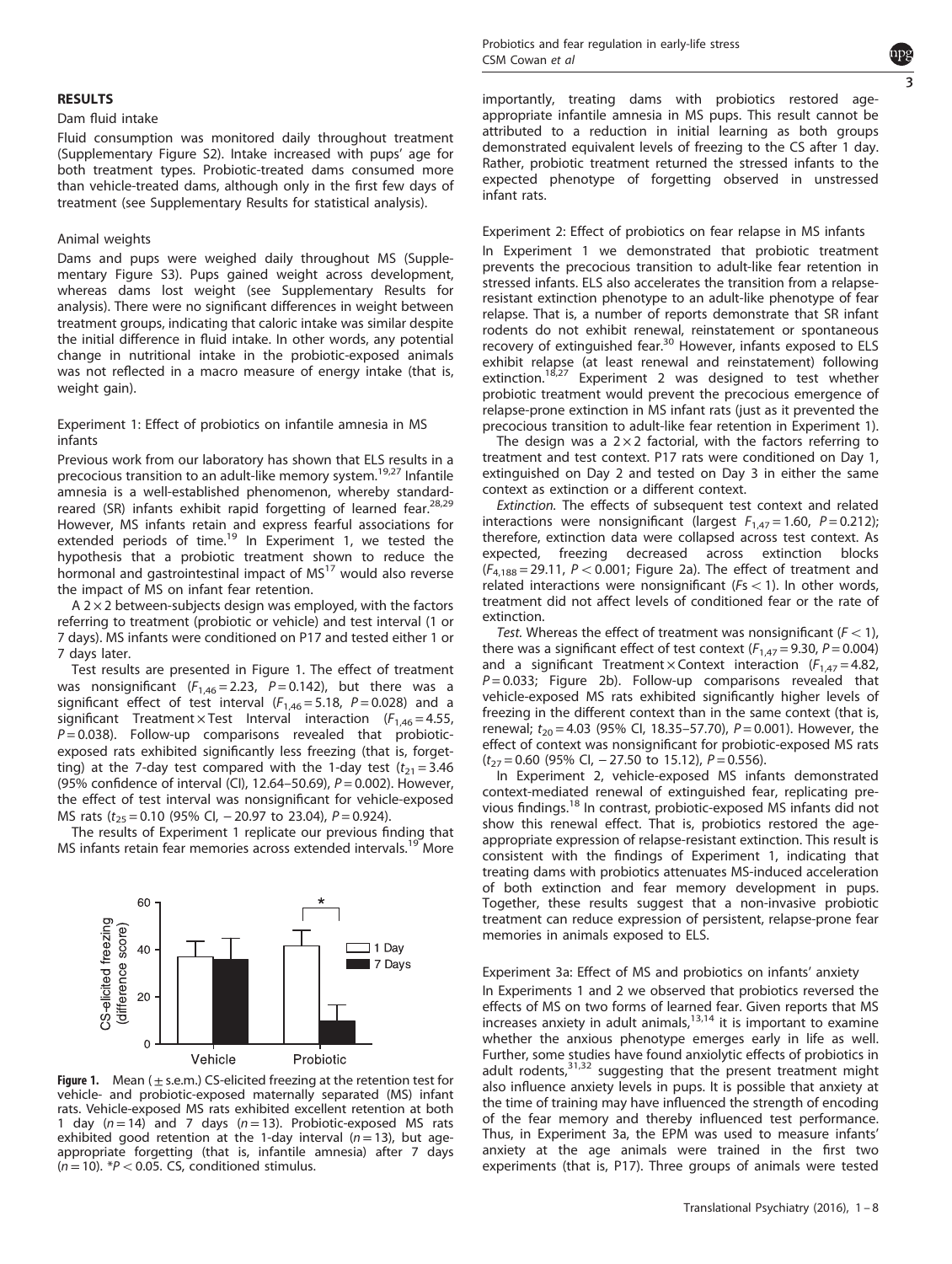<span id="page-3-0"></span>4



Figure 2. Mean  $(\pm s.e.m.)$  CS-elicited freezing during (a) extinction and (b) test for vehicle- and probiotic-exposed maternally separated (MS) infant rats. Only vehicle-exposed MS rats demonstrated the renewal effect, that is, higher freezing in the different context ( $n=11$ ) compared with the same context ( $n=11$ ). Probiotic-exposed MS rats exhibited low freezing in both the same context ( $n=15$ ) and the different context  $(n=14)$ . \* $P < 0.05$ .



Figure 3. Anxiety-like behavior (mean  $\pm$  s.e.m.) on the elevated-plus maze in (a, b) infants and (c, d) dams exposed to standard-rearing conditions (SR, pups:  $n = 10$ , dams:  $n = 9$ ), maternal separation (MS) with vehicle treatment (MS-Veh, pups:  $n = 12$ , dams:  $n = 8$ ), or MS with probiotic treatment (MS-Pro, pups:  $n=12$ , dams:  $n=8$ ). There were no significant effects of condition on percent entries into open arms or percent time in open arms.

on the EPM, a widely used and well-validated measure of anxiety in rodents. $33$  Two groups were exposed to MS with either probiotic or vehicle treatment. A group of SR animals was also tested, as we have not previously compared anxiety in SR and MS infants.

One-way ANOVAs revealed that the effect of rearing condition was nonsignificant for all behavioral measures (largest  $F_{2,31} = 1.54$ ,  $P = 0.229$ ; Figure 3a, b and Supplementary Figure 4a, b). In other words, neither MS nor probiotics altered pups' anxiety-like behavior or locomotor activity (as measured by total number of arm entries<sup>[34](#page-6-0)</sup> on the EPM. This would appear inconsistent with previous findings that MS increases anxiety<sup>[13,14](#page-6-0)</sup> (but see also Millstein and Holmes<sup>[35](#page-6-0)</sup> and Eklund and Arborelius<sup>[36](#page-6-0)</sup>) and probiotic treatment decreases anxiety.<sup>[31](#page-6-0),[32](#page-6-0)</sup> However, it is of note that these studies were all conducted in adulthood, whereas in the present study we tested infants. Our finding that MS did not increase anxiety (at least as measured by the EPM) is consistent with the finding that baseline levels of freezing (which can reflect generalized anxiety) are not altered in developing MS animals.<sup>[18,19,37](#page-6-0)</sup> The lack of a probiotic effect in these animals is therefore less surprising in light of previous work showing that some probiotic strains specifically alter mood or behavior only in individuals that are symptomatic.<sup>[23,38,39](#page-6-0)</sup> Overall, the current data suggest that MS-induced differences in retention and extinction of learned fear precede any changes in diffuse levels of anxiety.

Experiment 3b: Effect of MS and probiotics on dams' anxiety Although MS and probiotic treatment did not affect pups' anxiety in Experiment 3a, it is possible that the effects observed in Experiments 1 and 2 might be mediated by changes in maternal behavior. This hypothesis is supported by research showing that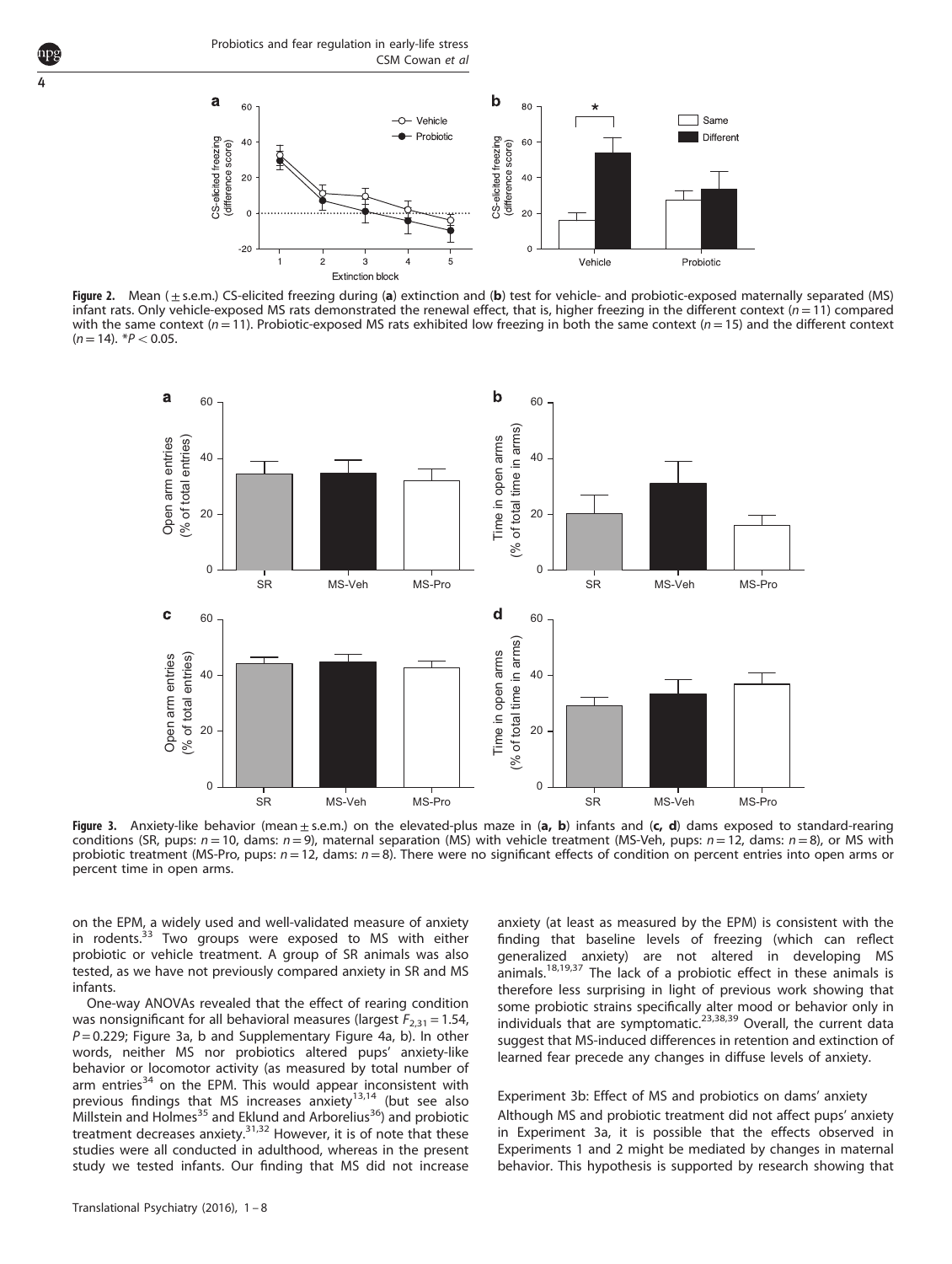Probiotics and fear regulation in early-life stress CSM Cowan et al

5



Figure 4. Mean ( $\pm$  s.e.m.) time for vehicle-treated ( $n = 9$ ) and probiotic-treated ( $n = 7$ ) maternally separated dams to retrieve the (a) first pup and (b) last pup to the nest. There were no significant effects of treatment on retrieval time, regardless of whether the test was conducted immediately after maternal separation, or at a delay (after a 3-h period of being united).

providing dams with a foster litter during MS reduces the effects of separation on offspring hypothalamic–pituitary–adrenal axis development.[40](#page-6-0) Further, it has been shown that MS dams exhibit increased levels of anxiety and depression-like behavior following weaning of pups.[41,42](#page-6-0) However, to our knowledge, there have been no studies examining changes in maternal anxiety as a result of MS or probiotics while the pups are still under the dam's care. Thus, Experiment 3b was designed to test whether MS or probiotic treatment alters anxiety levels in active mothers. Similar to Experiment 3a, there were three groups that differed in terms of the rearing conditions they experienced (SR, MS+vehicle and MS +probiotics). SR animals were included as we have not previously compared MS and SR dams on tests of anxiety. Following 2 days of handling, dams were tested on the EPM when pups reached P17.

One-way ANOVAs revealed that the effect of rearing condition was nonsignificant for all measures ( $Fs < 1$ ; [Figure 3c, d](#page-3-0), Supplementary Figure 4c, d). That is, MS, with or without probiotic treatment, did not alter dams' anxiety-like behavior or locomotor activity on the EPM when their pups were 17 days of age (the age at which the pups were trained in Experiments 1 and 2). Whereas there are previous reports of increased anxiety-like behavior in MS  $dams<sub>1</sub><sup>42,43</sup>$  $dams<sub>1</sub><sup>42,43</sup>$  $dams<sub>1</sub><sup>42,43</sup>$  the timing of testing differed vastly between these studies and the current experiment, with all previous work focusing on the period after offspring had been weaned. This would suggest that the effects of MS on maternal anxiety become apparent only after a delay, indicating that developmental alterations in infant fear retention and inhibition are not mediated by changes in maternal anxiety at the time of infants' training.

#### Experiment 4: Effect of probiotics on dams' maternal behavior

In Experiment 3, we found that alterations in infant fear learning were not mediated by changes in either pup or dam anxiety. An alternate possible explanation for the observed probiotic effect on infant behavior in Experiments 1 and 2 is that there may be changes in mother–infant interactions. For example, there is abundant evidence that naturally occurring variations in maternal behavior can alter long-term neuroendocrine and behavioral outcomes for pups.<sup>[44](#page-6-0)</sup> Thus, in Experiment 4 we examined pupretrieval, a species-typical maternal response that is regulated by the hormone oxytocin.<sup>[45](#page-6-0)</sup>

As shown in Figure 4, probiotic treatment did not alter maternal responsiveness on the pup-retrieval test. This was the case at both test time points (that is, at reunion after 3 h of MS and at a delay, following a 3-h period of being united), with no significant effects or interactions of treatment or test time on the latency to retrieve the first or last pup (largest  $F_{1,14} = 1.18$ ,  $P = 0.296$ ). In other words, the effects of probiotic observed in Experiments 1 and 2 cannot be explained by alterations in maternal care, at least as assessed by pup-retrieval.



Figure 5. Mean ( $\pm$  s.d.) threshold cycle (C<sub>t</sub> values) for amplification of L. rhamnosus strain R0011 from stomach milk samples of vehicleexposed ( $n=3$ ) and probiotic-exposed ( $n=3$ ) maternally separated pups at P7, and a positive control prepared from a vehicle-exposed sample spiked with probiotic solution.  $C_t$  values for all samples in the vehicle-exposed group were undetermined (includes  $C<sub>t</sub>$  values  $>$ 33 or undetermined by the software).

#### Experiment 5: Detection of probiotics in pups' stomachs

To assess for the transmission of the probiotic bacteria to pups, stomach contents were extracted on P7 and analyzed using qPCR for the presence of the predominant strain in the probiotic treatment (L. rhamnosus R0011). This analysis indicated that L. rhamnosus R0011 was present at detectable levels in the positive control as well as in stomach milk samples obtained from probiotic-exposed MS pups (Figure 5). However, no amplification was observed in stomach milk samples obtained from vehicleexposed MS pups. Thus, it is clear that treatment of nursing dams resulted in transfer of the probiotic to pups, and this was specific to probiotic-exposed animals.

### **DISCUSSION**

In the present series of experiments we investigated the effects of a probiotic formulation, Lacidofil, on infant and maternal behavior in the MS model of ELS. Replicating previous results from our laboratory,<sup>[18,19](#page-6-0)</sup> untreated MS infant rats exhibited adult-like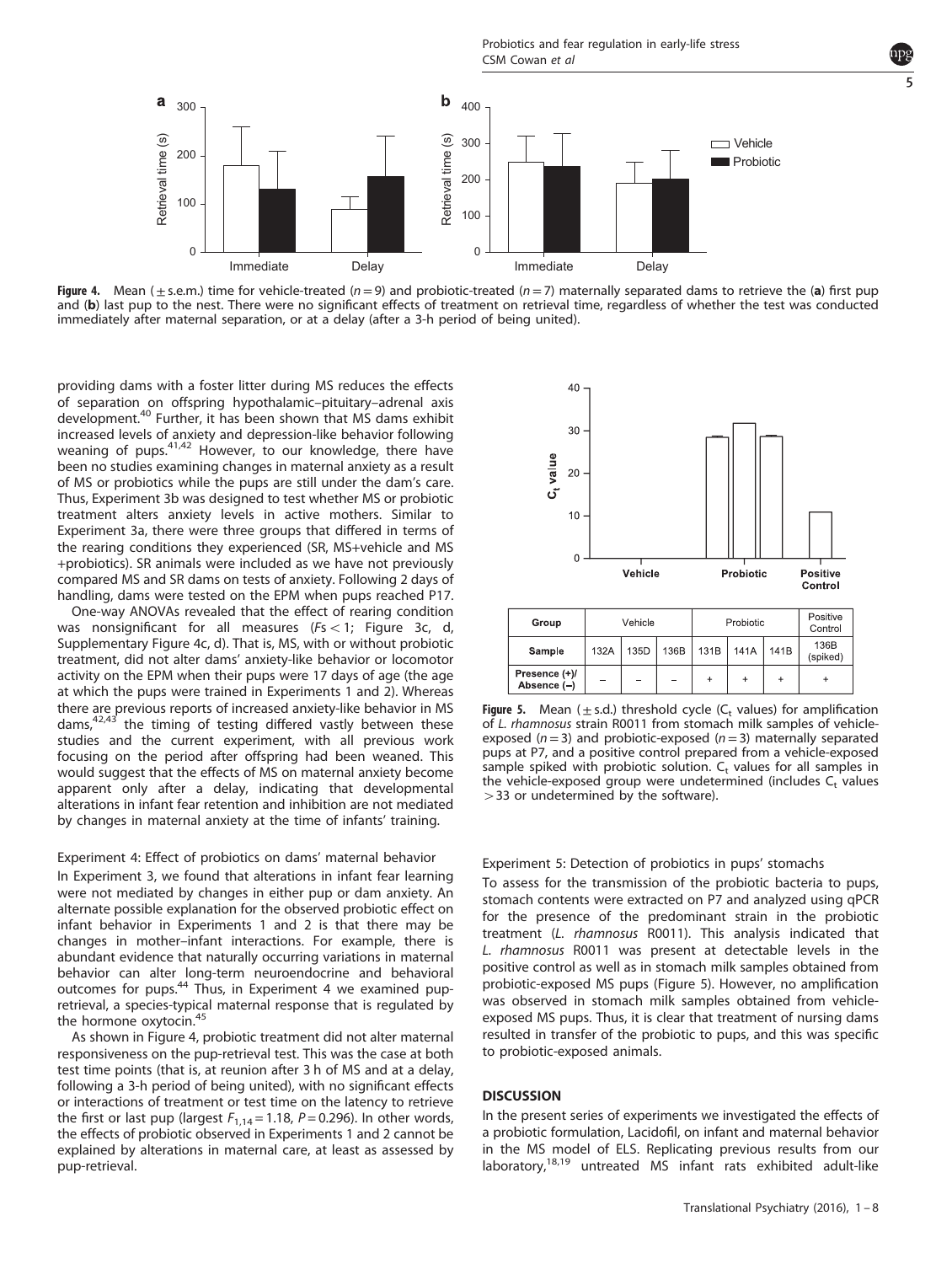extended fear retention and relapse-prone extinction. However, the MS offspring of probiotic-treated dams exhibited ageappropriate infantile amnesia and relapse-resistant extinction (Experiments 1 and 2, respectively). The reversal of stressinduced accelerated maturation in MS infants was not mediated by changes in pups' or dams' levels of anxiety on the EPM (Experiment 3), nor by changes in maternal responsiveness on the pup-retrieval test (Experiment 4). The results of Experiment 5 demonstrated that the probiotic was present in the stomach milk of only the infants from the treated mothers.

Within the growing body of evidence for the importance of brain–gut–microbiota interactions,<sup>[46](#page-6-0)–50</sup> the present study has exciting clinical implications for the treatment of individuals exposed to ELS. There is mounting evidence that probiotic treatments can normalize stress-induced changes throughout the brain–gut–microbiota axis. For example, probiotics reduce depressive behaviors in adult MS rats and normalize gastrointestinal and hormonal effects of both ELS and adult stress.<sup>[17](#page-6-0),[23,](#page-6-0)[51,52](#page-7-0)</sup> However, to our knowledge this is the first demonstration that probiotics can affect the behavior of young animals exposed to stress. Specifically, our results show that treating nursing dams with Lacidofil prevents accelerated emotional development in MS infants. Whereas maturation and enhanced learning are ordinarily considered advantageous, it is likely that the specific timing of development is functionally important. For example, studies of perceptual systems demonstrate that accelerated development of one sensory system interferes with normal development of other species-typical behaviors.<sup>[53](#page-7-0),[54](#page-7-0)</sup> Thus, by restoring the normal trajectory of fear retention and extinction to levels expected of standard-reared animals, probiotics may act protectively to prevent disruptions to as-yet unidentified systems. Furthermore, preventing inappropriate expression of fear during infancy may have flow-on effects for inappropriate fear expression, or anxiety, in adulthood. Indeed, the importance of early childhood fearful experiences and responding styles is emphasized in many theories of the etiology of psychopathology.<sup>[55](#page-7-0),[56](#page-7-0)</sup>

It will be necessary to test the translational value of the present findings through clinical trials. Currently, research examining the effects of probiotics on emotion regulation in humans is sparse but promising. Two studies in healthy populations have demonstrated enhanced mood and lower anxiety as a result of probiotic treatment,<sup>[32](#page-6-0),[39](#page-6-0)</sup> with an additional study demonstrating that probiotics reduced anxiety in a sample of chronic fatigue patients.<sup>[57](#page-7-0)</sup> Probiotics have also been shown to reduce urinary levels of the stress hormone cortisol<sup>[32](#page-6-0)</sup> and to alter functional activity of emotion-related brain regions in a sample of healthy females[.58](#page-7-0) Most of these studies examined nonclinical populations and all examined adults, but our results suggest the need to test probiotic effects in those exposed to ELS. For potential future trials, the non-invasive nature of the present treatment is perhaps its most valuable property as it is likely to encourage greater participation and treatment adherence. Furthermore, the specific probiotic formulation we used, Lacidofil, is generally welltolerated, with no toxicity reported in animal studies and no serious adverse events reported in commercial applications.<sup>[24](#page-6-0)</sup> Lacidofil has also been used in multiple studies of pediatric populations with various forms of gastrointestinal dysfunction, $24$ paving the way for future clinical trials with individuals exposed to ELS. Clinical testing in this area is imperative, given the highly specific nature of probiotics; different strains are known to have different effects and mechanisms of action<sup>[22,](#page-6-0)[59](#page-7-0)</sup> and the action of individual strains may vary depending on context. For example, another probiotic formulation was found to be beneficial for stressed animals but resulted in MS-like changes when administered in the absence of stress. $60$  A limitation of the present study is that the effects of Lacidofil on standard-reared animals was not investigated, which will be an important area for future studies.

Although the emerging evidence, including the present study, suggests that probiotics may be useful in treating stressed individuals, the mechanisms remain unclear. There are a number of potential pathways for the observed effects. In the present case, treatment was administered to pups indirectly via the dam, suggesting that the mother may mediate the changes in pups' behavior, a hypothesis supported by previous work on the importance of the maternal experience of MS for infant outcomes.[40](#page-6-0) However, we did not observe differences in dams' levels of anxiety or maternal responsiveness during pups' early life. Although this does not exclude the possibility that some other aspect of maternal behavior might be altered, the fact that the probiotic was passed on to pups via dams' breast milk supports a more direct mode of action.

Given the complex nature of the brain–gut–microbiota interaction, it is likely that probiotic colonization would result in multiple changes that may have contributed to the observed effects on pups' emotional development. First, modulation of immune function is an important intermediary in the communication between the brain and the gut. The sheer size of the gut– environment interface (the body's largest immune interface) necessitates a complex, regionally diverse immune system that is dependent on the commensal bacteria to develop and maintain immune homeostasis.<sup>[61](#page-7-0),[62](#page-7-0)</sup> The specific probiotic formulation used here has been shown to modulate immune function via downregulation of pro-inflammatory cytokines and restoration of gut barrier function.<sup>[24](#page-6-0)</sup> This is particularly relevant as MS animals exhibit a pro-inflammatory profile in keeping with the inflammatory hypothesis of depression.[63,64](#page-7-0) A second possibility is that probiotics serve to produce (or stimulate production of) neuroactive compounds that may influence neural signaling via the enteric nervous system or vagal afferents.<sup>[65,66](#page-7-0)</sup> As one example, the serotonergic system has a key role in emotion regulation and is known to be disrupted by  $ELS$ .<sup>[67,68](#page-7-0)</sup> Interestingly, commensal bacteria and probiotic species have been shown to influence tryptophan metabolism, leading to altered serotonin levels in the plasma, as well as in cortical and subcortical regions of the brain.<sup>66,[69](#page-7-0),[70](#page-7-0)</sup> Finally, hypothalamic–pituitary–adrenal axis regulation is another important candidate mechanism for the observed effects, particularly in light of our prior research implicating corticosterone in the accelerated development of MS animals<sup>[19](#page-6-0),[71](#page-7-0)</sup> and evidence that Lacidofil normalizes corticosterone levels in MS pups.<sup>[17](#page-6-0)</sup> Although it will be important for future research to determine the exact mechanism(s) involved, it is clear that, regardless of the pathway, the probiotic formulation acted as a potent treatment to reverse the effects of ELS on infants' learned emotion-related behaviors in an effective and non-invasive manner.

In conclusion, our data show that probiotic treatment reverses the effects of MS on learned fear responses during infancy, rescuing the normal developmental trajectory in stressed infants. Alongside evidence that probiotics reduce the hormonal response to  $\text{MS},^{17}$  $\text{MS},^{17}$  $\text{MS},^{17}$  these results indicate that further investigation is warranted to explore the clinical implications of these findings for the treatment of individuals exposed to ELS. In addition, elucidation of the mechanisms for the observed behavioral changes will be a critical line of investigation for future research. Overall, the results presented here highlight the utility of animal models in examining the developmental effects of probiotics and add to the growing body of research highlighting the importance of the brain–gut–microbiota axis for mental health and emotional development.

#### CONFLICT OF INTEREST

The authors declare no conflict of interest.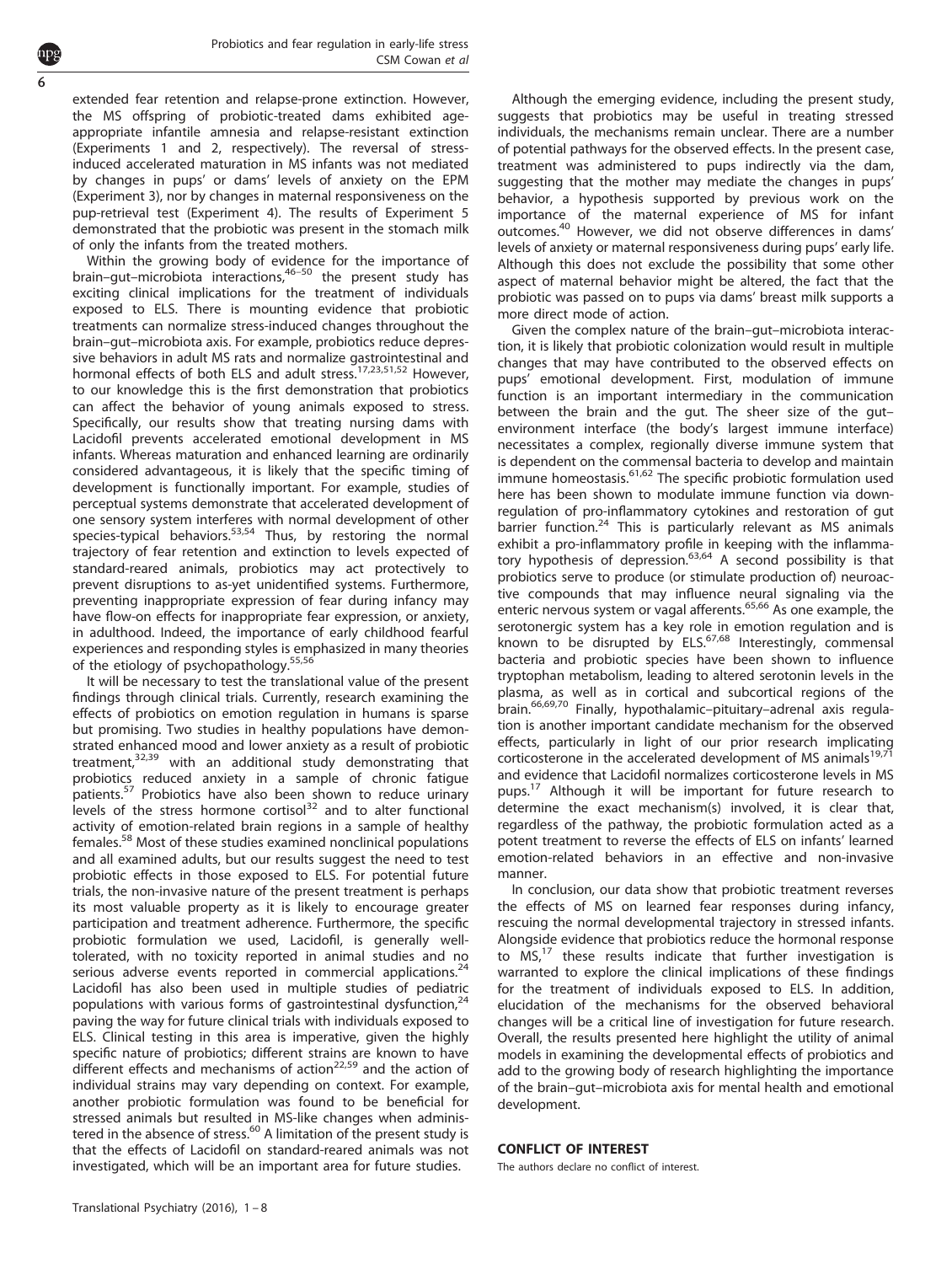<span id="page-6-0"></span>

This study was funded by grants from the Australian Research Council (DP120104925) and the National Health and Medical Research Council (APP1031688) to RR, a Petre Foundation scholarship and a UNSW Research Excellence Award to CC, and an Australian Postgraduate Award and a National Health and Medical Research Council Early Career Fellowship to BC. We thank Dr Thomas Tompkins and Jocelyn Belvis (Lallemand Health Solutions), who provided the Lacidofil gratis. We also thank Dr Yash Tiwari (Thermo Fisher Scientific) for his technical assistance with the qPCR analysis and Anthea Stylianakis for her help with blind cross-scoring of the data.

#### DISCLAIMER

The sources of funding and support had no role in designing and conducting the study, interpretation of the data or preparation, review and approval of the manuscript.

#### REFERENCES

- 1 Bos K, Zeanah CH, Fox NA, Drury SS, McLaughlin KA, Nelson CA. Psychiatric outcomes in young children with a history of institutionalization. Harv Rev Psychiatry 2011; 19: 15–24.
- 2 Buckingham ET, Daniolos P. Longitudinal outcomes for victims of child abuse. Curr Psychiatry Rep 2013; 15: 342.
- 3 Heim C, Nemeroff CB. The impact of early adverse experiences on brain systems involved in the pathophysiology of anxiety and affective disorders. Biol Psychiatry 1999; 46: 1509–1522.
- 4 Newman DL, Moffitt TE, Caspi A, Magdol L, Silva PA, Stanton WR. Psychiatric disorder in a birth cohort of young adults: prevalence, comorbidity, clinical significance, and new case incidence from ages 11 to 21. J Consult Clin Psychol 1996; 64: 552–562.
- 5 Lee FS, Heimer H, Giedd JN, Lein ES, Šestan N, Weinberger DR et al. Adolescent mental health - opportunity and obligation: emerging neuroscience offers hope for treatments. Science 2014; 346: 547–549.
- 6 Bonati M, Clavenna A. The epidemiology of psychotropic drug use in children and adolescents. Int Rev Psychiatry 2005; 17: 181–188.
- 7 Dinan TG, Cryan JF. Regulation of the stress response by the gut microbiota: implications for psychoneuroendocrinology. Psychoneuroendocrinology 2012; 37: 1369–1378.
- 8 Mayer EA, Knight R, Mazmanian SK, Cryan JF, Tillisch K. Gut microbes and the brain: paradigm shift in neuroscience. J Neurosci 2014; 34: 15490–15496.
- 9 Chitkara DK, van Tilburg MAL, Blois-Martin N, Whitehead WE. Early life risk factors that contribute to irritable bowel syndrome in adults: a systematic review. Am J Gastroenterol 2008; 103: 765–774.
- 10 Kendall-Tackett KA. Physiological correlates of childhood abuse: chronic hyperarousal in PTSD, depression, and irritable bowel syndrome. Child Abuse Negl 2000; 24: 799–810.
- 11 Kessler RC, Davis CG, Kendler KS. Childhood adversity and adult psychiatric disorder in the US National Comorbidity Survey. Psychol Med 1997; 27: 1101–1119.
- 12 Sanchez MM, Ladd CO, Plotsky PM. Early adverse experience as a developmental risk factor for later psychopathology: evidence from rodent and primate models. Dev Psychopathol 2001; 13: 419–449.
- 13 Kalinichev M, Easterling KW, Plotsky PM, Holtzman SG. Long-lasting changes in stress-induced corticosterone response and anxiety-like behaviors as a consequence of neonatal maternal separation in Long–Evans rats. Pharmacol Biochem Behav 2002; 73: 131–140.
- 14 Ladd CO, Huot RL, Thrivikraman KV, Nemeroff CB, Meaney MJ, Plotsky PM. Longterm behavioral and neuroendocrine adaptations to adverse early experience. Prog Brain Res 2000; 122: 81–103.
- 15 Barreau F, Salvador-Cartier C, Houdeau E, Bueno L, Fioramonti J. Long-term alterations of colonic nerve-mast cell interactions induced by neonatal maternal deprivation in rats. Gut 2008; 57: 582–590.
- 16 O'Mahony SM, Marchesi JR, Scully P, Codling C, Ceolho AM, Quigley EM et al. Early life stress alters behavior, immunity, and microbiota in rats: implications for irritable bowel syndrome and psychiatric illnesses. Biol Psychiatry 2009; 65: 263–267.
- 17 Gareau MG, Jury J, MacQueen G, Sherman PM, Perdue MH. Probiotic treatment of rat pups normalises corticosterone release and ameliorates colonic dysfunction induced by maternal separation. Gut 2007; 56: 1522–1528.
- 18 Callaghan BL, Richardson R. Maternal separation results in early emergence of adult-like fear and extinction learning in infant rats. Behav Neurosci 2011; 125: 20–28.
- 19 Callaghan BL, Richardson R. Adverse rearing environments and persistent memories in rats: removing the brakes on infant fear memory. Transl Psychiatry 2012; 2: e138.
- 20 Foster JA, McVey Neufeld K-A. Gut–brain axis: how the microbiome influences anxiety and depression. Trends Neurosci 2013; 36: 305–312.
- 21 Logan AC, Katzman M. Major depressive disorder: probiotics may be an adjuvant therapy. Med Hypotheses 2005; 64: 533–538.
- 22 Sherman PM, Ossa JC, Johnson-Henry K. Unraveling mechanisms of action of probiotics. Nutr Clin Pract 2009; 24: 10–14.
- 23 Desbonnet L, Garrett L, Clarke G, Kiely B, Cryan JF, Dinan TG. Effects of the probiotic Bifidobacterium infantis in the maternal separation model of depression. Neuroscience 2010; 170: 1179–1188.
- 24 Foster LM, Tompkins TA, Dahl WJ. A comprehensive post-market review of studies on a probiotic product containing Lactobacillus helveticus R0052 and Lactobacillus rhamnosus R0011. Benef Microbes 2011; 2: 319–334.
- 25 Gareau MG, Wine E, Rodrigues DM, Cho JH, Whary MT, Philpott DJ et al. Bacterial infection causes stress-induced memory dysfunction in mice. Gut 2011; 60: 307–317.
- 26 Fellows WD, Rasmussen KM. Comparison of methods for obtaining milk samples from well-nourished and malnourished rats. Physiol Behav 1984; 33: 761–763.
- 27 Cowan CSM, Callaghan BL, Richardson R. Acute early-life stress results in premature emergence of adult-like fear retention and extinction relapse in infant rats. Behav Neurosci 2013; 127: 703–711.
- 28 Josselyn SA, Frankland PW. Infantile amnesia: a neurogenic hypothesis. Learn Mem 2012; 19: 423–433.
- 29 Campbell BA, Campbell EH. Retention and extinction of learned fear in infant and adult rats. J Comp Psychol 1962; 55: 1-8.
- 30 Kim JH, Richardson R. New findings on extinction of conditioned fear early in development: theoretical and clinical implications. Biol Psychiatry 2010; 67: 297–303.
- 31 Bravo JA, Forsythe P, Chew MV, Escaravage E, Savignac HM, Dinan TG et al. Ingestion of Lactobacillus strain regulates emotional behavior and central GABA receptor expression in a mouse via the vagus nerve. Proc Natl Acad Sci USA 2011; 108: 16050–16055.
- 32 Messaoudi M, Lalonde R, Violle N, Javelot H, Desor D, Nejdi A et al. Assessment of psychotropic-like properties of a probiotic formulation (Lactobacillus helveticus R0052 and Bifidobacterium longum R0175) in rats and human subjects. Br J Nutr 2011; 105: 755–764.
- 33 Walf AA, Frye CA. The use of the elevated plus maze as an assay of anxiety-related behavior in rodents. Nat Protoc 2007; 2: 322–328.
- 34 Lister RG. The use of a plus-maze to measure anxiety in the mouse. Psychopharmacology 1987; 92: 180–185.
- 35 Millstein RA, Holmes A. Effects of repeated maternal separation on anxiety- and depression-related phenotypes in different mouse strains. Neurosci Biobehav Rev 2007; 31: 3–17.
- 36 Eklund MB, Arborelius L. Twice daily long maternal separations in Wistar rats decreases anxiety-like behaviour in females but does not affect males. Behav Brain Res 2006; 172: 278–285.
- 37 Callaghan BL, Richardson R. Early-life stress affects extinction during critical periods of development: an analysis of the effects of maternal separation on extinction in adolescent rats. Stress 2012; 15: 671–679.
- 38 Desbonnet L, Garrett L, Clarke G, Bienenstock J, Dinan TG. The probiotic Bifidobacteria infantis: an assessment of potential antidepressant properties in the rat. J Psychiatr Res 2009; 43: 164–174.
- 39 Benton D, Williams C, Brown A. Impact of consuming a milk drink containing a probiotic on mood and cognition. Eur J Clin Nutr 2006; 61: 355-361.
- 40 Huot RL, Gonzalez ME, Ladd CO, Thrivikraman KV, Plotsky PM. Foster litters prevent hypothalamic-pituitary-adrenal axis sensitization mediated by neonatal maternal separation. Psychoneuroendocrinology 2004; 29: 279–289.
- 41 Boccia ML, Razzoli M, Vadlamudi SP, Trumbull W, Caleffie C, Pedersen CA. Repeated long separations from pups produce depression-like behavior in rat mothers. Psychoneuroendocrinology 2007; 32: 65–71.
- 42 Maniam J, Morris MJ. Long-term postpartum anxiety and depression-like behavior in mother rats subjected to maternal separation are ameliorated by palatable high fat diet. Behav Brain Res 2010; 208: 72-79.
- 43 Aguggia JP, Suárez MM, Rivarola MA. Early maternal separation: neurobehavioral consequences in mother rats. Behav Brain Res 2013; 248: 25–31.
- 44 Kaffman A, Meaney MJ. Neurodevelopmental sequelae of postnatal maternal care in rodents: clinical and research implications of molecular insights. J Child Psychol Psychiatry 2007; 48: 224–244.
- 45 Marlin BJ, Mitre M, D/'amour JA, Chao MV, Froemke RC. Oxytocin enables maternal behaviour by balancing cortical inhibition. Nature 2015; 520: 499–504.
- 46 Gros DF, Antony MM, McCabe RE, Swinson RP. Frequency and severity of the symptoms of irritable bowel syndrome across the anxiety disorders and depression. J Anxiety Disord 2009; 23: 290-296.
- 47 Koloski NA, Jones M, Kalantar J, Weltman M, Zaguirre J, Talley NJ. The brain-gut pathway in functional gastrointestinal disorders is bidirectional: a 12-year prospective population-based study. Gut 2012; 61: 1284–1290.